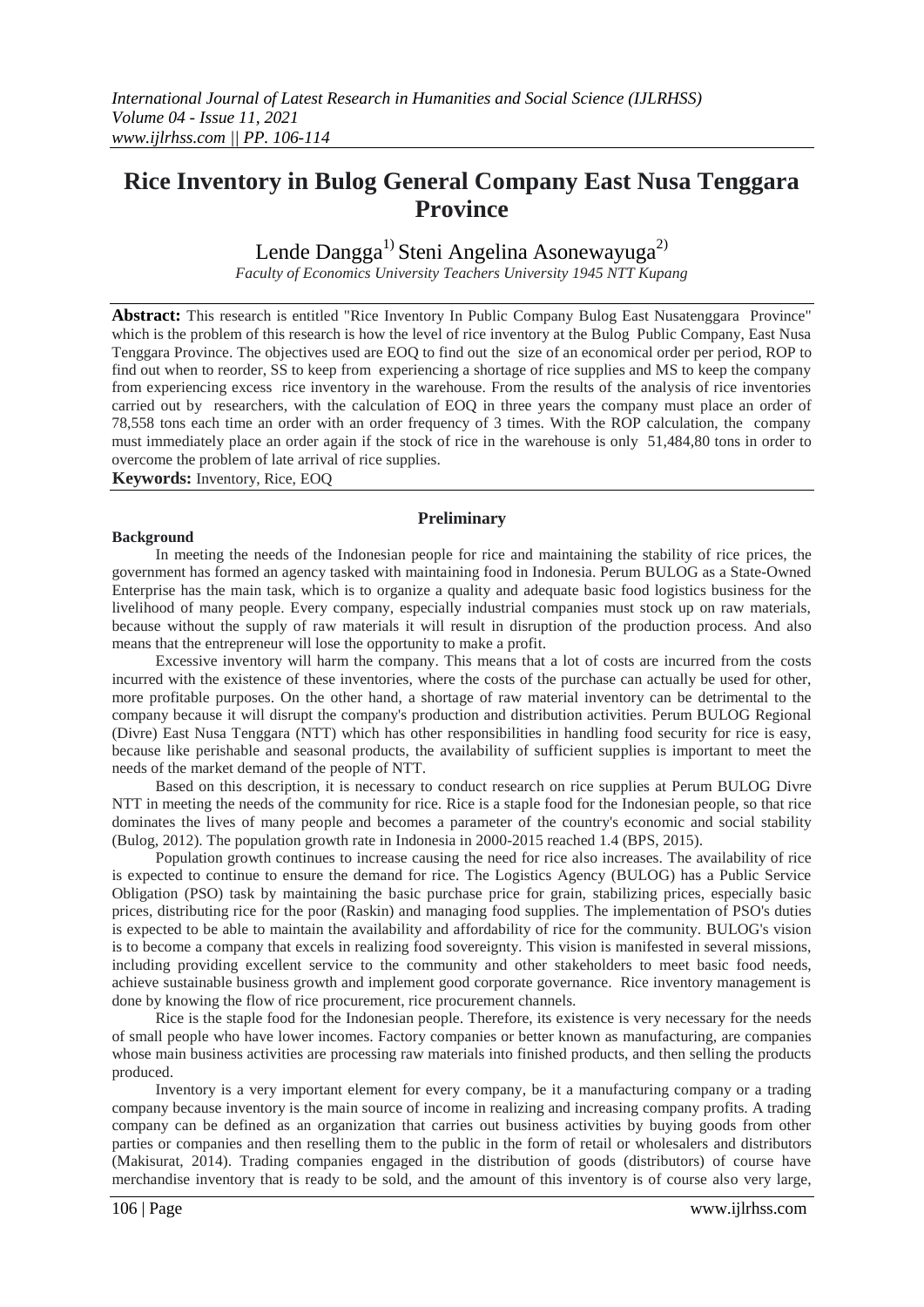## *www.ijlrhss.com || PP. 106-114*

because the distributor company functions as a supplier to retailers (supermarkets, shops, and others).

The Public Company Logistics Affairs Agency or commonly known as Perum Bulog is a food agency in Indonesia that is in charge of the rice trading system. Perum Bulog, which operates based on a Presidential Decree (Kepres) provides the food supplies needed to meet the needs of the Indonesian people and create rice price stability (a study of funding for the national rice stock).

To determine the national demand for rice, good management and forecasting are needed in planning food supplies that can meet the needs of the community in the future so that the supplies carried out can be in accordance with the national rice needs. The supply of national rice needs is obtained by buying unhulled rice or rice or by importing by following the standards provided by the government (study of national rice stock funding).

As a company that continues to carry out public duties from the government, BULOG continues to carry out activities to maintain the basic purchase price for grain, stabilize prices, especially basic prices, distribute rice for the poor (Raskin) and manage food stocks. This warehouse complex can accommodate up to 12,500 tons of rice. With a very large amount of rice, of course it will cause problems. Problems that will arise are damage, loss, and mismatch of inventory records with goods in the warehouse. These problems can of course be prevented by an effective internal control system.

#### **Formulation of the Problem**

Based on the description above, the formulation of the problem in this study is: "How is the Level of Rice Inventory in Public Company Bulog NTT Province"?

#### **Objectives and Benefits of the Research**

## **1. Research Objectives**

To find out the level of rice supply at the BULOG Public Company, East Nusa Tenggara Province.

#### **2. Research Benefits**

a) For Perum BULOG in NTT as a guide or information for the management of Perum BULOG so that it can be used as input and a basis for decision making b) For other parties as reading material that provides information and adds insight for readers and can be used as input for other research.

## **Literature Review**

#### **Rice Stock**

Rice supply management at Perum BULOG Regional Division of NTT begins with the flow of rice procurement, rice supply, rice quality maintenance and rice distribution. Wijayanti et al. (2011) revealed that inventory management is important to support efforts to fulfill rice needs in the community. The flow of rice procurement starts from the Head Office of Perum BULOG providing procurement targets to the Regional Division (Divre)/Regional Sub-Division (Subdivre). The Divre/Subdivre contracts through 3 channels, namely the Unhusked and Rice Processing Business Unit (UB-PGB), Work Partners, and the Task Force (SATGAS)'

The three channels deliver rice to the designated warehouse, according to the agreed amount. Receipt of rice at the warehouse begins with a quality and quantity inspection survey before it is entered by the quality inspector. If the quality and quantity are in accordance with the agreement, the warehouse receives the rice and makes a report on the receipt of goods. The source of rice procurement for Perum BULOG Divre East Java only comes from within the country. Rice is purchased from the produce of farmers in 38 districts in East Java. The rice procurement of Perum BULOG Divre NTT is based on the target given by the Head Office. The maximum warehouse capacity at Perum BULOG Regional Division of NTT is 1,139,000 tons, so that the maximum rice supply in the warehouse at Perum BULOG Divre East Java is 1,139,000 tons.

## **Definition of Inventory**

According to Rangkuti (2004:1) inventory is an asset that includes goods belonging to the company with the intention of being sold in a certain business period, or inventory of goods that are still in the works or production process, or inventory of raw materials waiting for their use in a production process. Kusuma (2009:132) inventory is defined as goods stored for use or sale in future periods.

According to Siswanto (2007:122) the costs used in inventory analysis:

## **a. Ordering Cost**

Order costs arise when the process of ordering an item occurs. The costs of making letters, telephones, faxes, and other overhead costs that are proportionally incurred due to the process of making an order for goods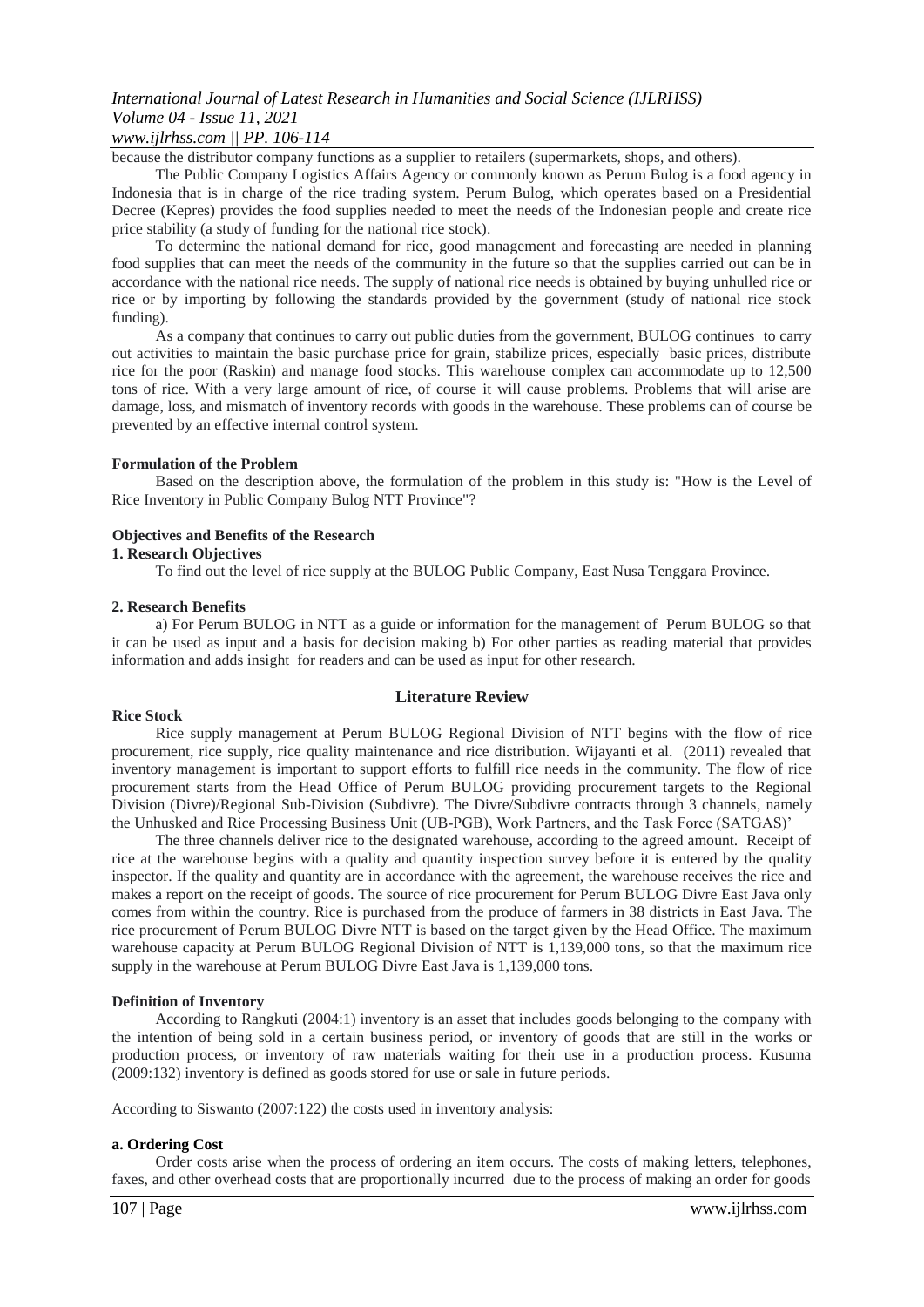are examples of ordering costs.

#### **b. Carrying Cost atau holding Cost**

Storage costs arise when the process of storing an item occurs. Warehouse rent, insurance premiums, security costs and other overhead costs that are relevant or incurred due to the storage process of an item are examples of storage costs. In this case, it is clear that the costs that still arise even though there is no inventory are not included in the category of holding costs

#### **c. Stockout Cost**

Stockout costs are incurred when supplies are depleted or unavailable. Included in this cost category are losses due to machine stops or employees not working. Missed opportunity to make a profit.

#### **Inventory Function**

Rika Ampuh Hadiguna (2009:95), inventory can be classified based on its function, namely:

a) Cycle stock is the amount of inventory available at any time ordered in lot size. The reasons for ordering in lots are economies of scale, quantity discounts in product purchases or transportation, and technological limitations such as the limited size of the premises for the production of chemical processes

b) Congestion stock, inventory of manufactured products related to the existence of production limits, where many products are produced on the same production equipment, especially if the production setup costs are relatively large

c) Safety stock is the amount of inventory available on average to meet uncertain demand and distribution in the short run

## **Definition of Inventory Control**

In the opinion of Assauri (2004:176), inventory control is one of the activities of a sequence of activities that are closely sequential with each other in the entire production operation of the company in accordance with what has been planned in advance both in time, quantity, quantity, and cost.

According to Rangkuti (2004:25), inventory control is one of the management functions that canbe solved by applying quantitative methods. Meanwhile, according to Handoko (2000:333) control is a very important managerial function because the physical inventory of many companies involves the largest rupiah investment in current asset inventory. The above understanding can be concluded that inventory control is an activity to determine the amount of inventory by taking into account the balance between the amount of inventory stored with the costs it incurs.

#### **Inventory Control Purpose**

The purpose of detailed inventory control can be expressed as an effort to (Assauri 2004:177):

a) Take care not to let the company run out of inventory so that it can result in the cessation of production activities.

b) Ensure that the formation of inventory by the company is not too large or excessive. c) Keeping purchases on a small scale can be avoided because it will result in too large ordering costs. profits or interests of the company.

## **Definition of EOQ (Economic Order Quantity)**

EOQ (Economic Order Quantity) according to Riyanto (2001:78) is the quantity of goods that can be obtained with minimal costs or often referred to as the optimal purchase amount. Meanwhile, according to Heizer and Render (2005:68) is one of the oldest and widely known inventory control techniques, this inventory control method answers 2 (two) important questions, when to order and how much to order. The order level that minimizes the overall inventory cost is known as the EOQ model (Hendra Kusuma, 2001: 136).

The above EOQ (Economic Order Quantity) model can only be justified if the following assumptions can be met according to Petty, William, Scott and David (2005: 278) that is:

a) Demand is constant and uniform even though the EOQ (Economic Order Quantity) model assumes constant demand, actual demand may vary from day to day.

b) The constant price per unit incorporating the price variable arising from the quantity discount can be handled rather easily by modifying the initial model, redefining total costs and determining the optimal order quantity.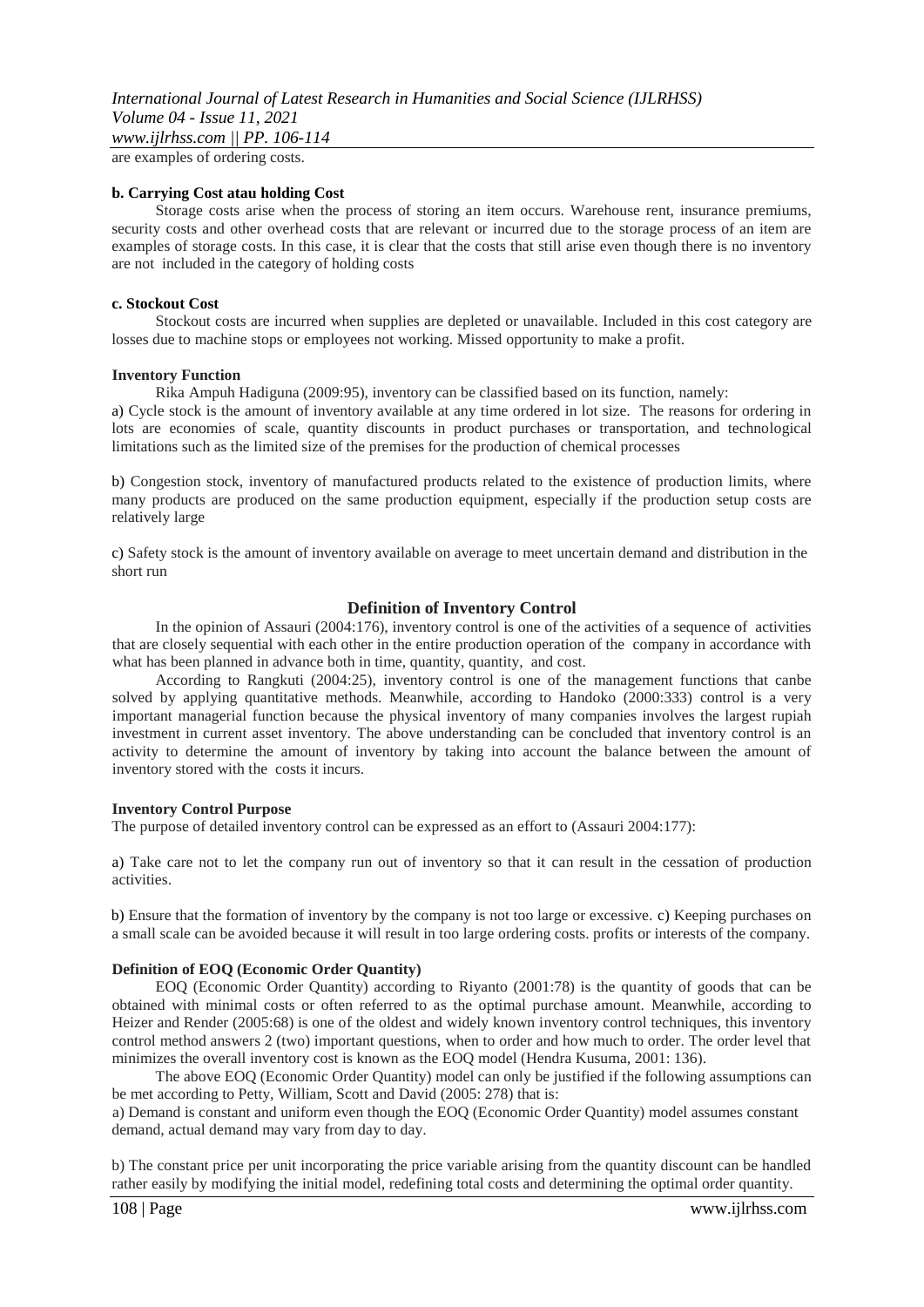## *www.ijlrhss.com || PP. 106-114*

c) Ordering costs are constant, holding costs per unit may vary greatly as inventory levels increase.

d) Constant ordering costs, although this assumption is generally valid, the customer assumption can be accommodated by modifying the initial EOQ (Economic Order Quantity) model in a manner similar to that used for variable unit prices.

## **Determination of EOQ (Economic Order Quantity)**

As for determining the number of economic orders (EOQ) there are 3 ways according to Assauri (2004: 182), namely:

## **a. Tabular Approach**

Determination of the number of orders that are economical with the tabular approach is done by compiling a list or table of the number of orders and the total cost per year.

## **b. Graphical Approach**

Determination of the number of economic orders by "Graphical approach" is done by depicting the graphs of carrying costs and total costs in one picture, where the horizontal axis is the number of orders (orders) per year, the vertical axis is the magnitude of the costs of ordering costs, carrying costs and total costs.

## **EOQ Multi Product/Item (Joint Economic Order Quantity)**

EOQ Multi Item is a techniques of controlling demand/ordering of several types of items that are optimal with the lowest possible inventory costs. The purpose of the EOQ model is to determine the quantity (Q) of each order so as to minimize the total inventory cost. The multi-item EOQ method is because it is able to reduce inventory costs to a minimum from storage costs and ordering costs. Multi-item EOQ is an optimal technique for controlling demand/ordering of goods with the lowest possible inventory costs. The number of costs that are reduced as low as possible are carrying costs (storage costs) and ordering costs (order costs).

## **Multi Item EOQ Models**

The multi-item EOQ model is an EOQ model for joint purchases of several types of items. The assumptions used include:

- a. The level of demand for each item is constant and known with certainty, the lead time is also known
	- with certainty. Therefore there is no stockout or stockout fee.
- b.

b. The lead time is the same for all items, where all ordered items will arrive at the same point in time for each cycle.

c. The holding cost, unit cost and ordering cost for each item are known. There is no change in the cost per unit (quantity discount), ordering costs, and holding costs.

## **Safety Stock**

The definition of safety stock (Safety Stock) according to Rangkuti (2004:10) is additional inventory held to protect or maintain the possibility of material shortages (Stock Out). protect or maintain the possibility of material shortages (Stock Out).

## **Reorder Point (Reorder Point)**

In addition to taking into account the concept of EOQ (Economic Order Quantity), companies also need to take into account when to reorder (Re-Order Point).

## **The definition of Re Order Point (ROP)**

According to Rangkuti (2004:83) is an inventory operation strategy which is an order point that must be made by a company in connection with the Lead Time and Safety Stock. Meanwhile, according to Riyanto (2001:83) ROP is the time or point where orders must be held again in such a way that the arrival or receipt of the ordered material is on time where the inventory above the Safety Stock is equal to zero.

According to Assauri (1999: 196) ROP (Re Order Point) is a point or limit of the amount of inventory that exists at a time where orders must be held again.

ROP (Re-Order Point) according to Gaspersz (2004:291) says that the pull of the Re-Order Point (Pull System with Re-Order Point) causes cashloading inputs for each level which is the output of the previous level or stage, causing interdependence between levels in the distribution system. According to Bambang Riyanto (2001:83) the factors to determine the ROP are: a) Use of materials during the procurement lead time.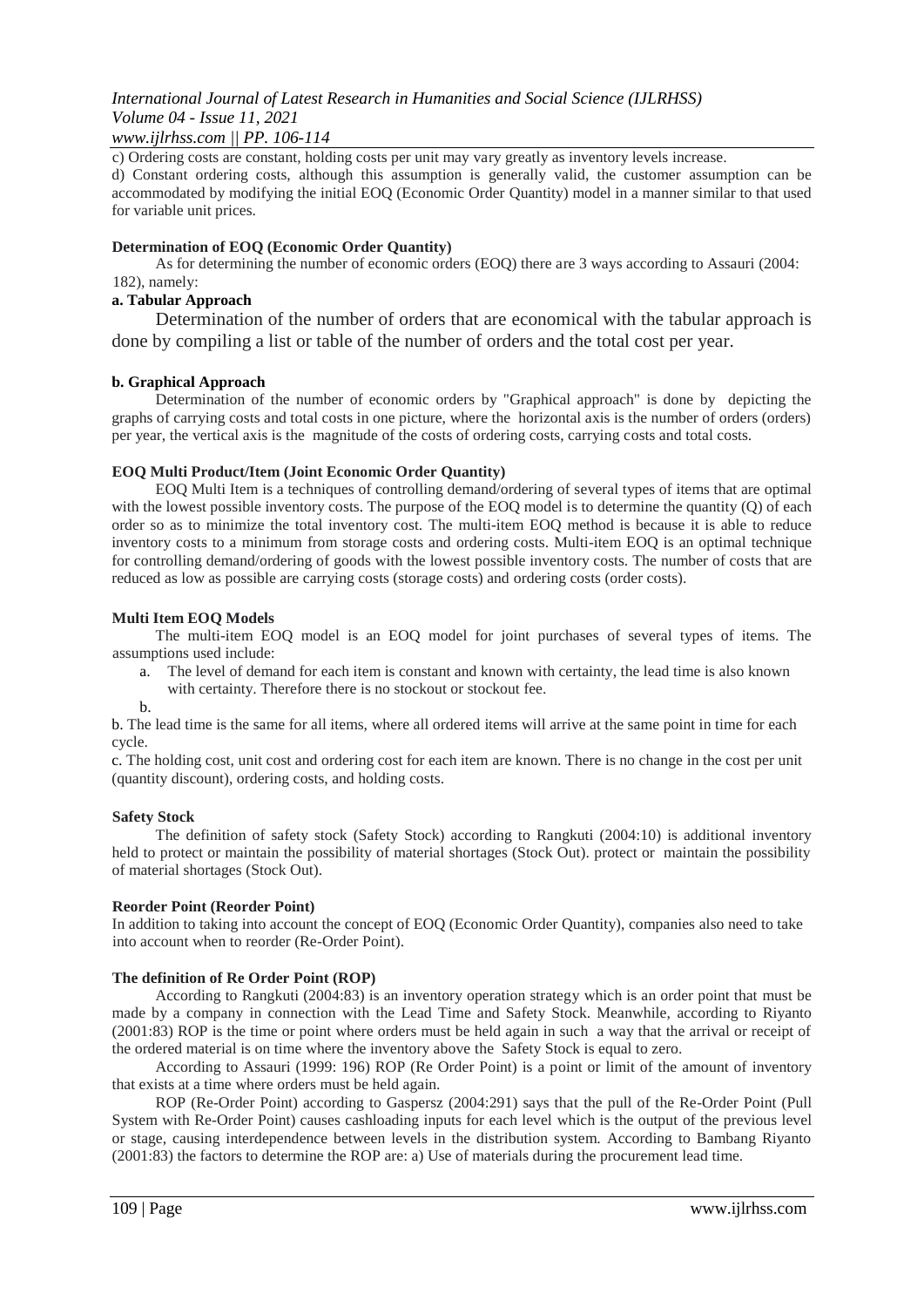*www.ijlrhss.com || PP. 106-114*

b) Amount of Safety Stock.

Re Order Point= (Lead Time  $\times$  Usage per day)+ Safety Stock Forecasts are usually classified by the future time horizon they cover.

Economic Order Quantity is the most economical purchase quantity (Eqonomical Order Quantity = EOQ).

The definition of the amount for each material purchase accompanied by the minimum cost = the most economical number of material purchases EOQ formula:

$$
\sqrt{\frac{2 \, XAXP}{RXC}}
$$

Inventory is inventory or stock of various items or resources used in the company. The Inventory System is a set of policies and controls that monitors the level of inventory that should be maintained, when inventory should be added and how much of an order should be made with the formula:

$$
TIC = \frac{AxP}{N} + \frac{RxCxN}{2}
$$

## **Research Methods**

## **Operational Definition, Indicator.**

- a. Inventories are goods purchased by the company with the aim of being resold without changing the shape and quality of the goods, or it can be said that there is no production process since the goods are purchased until they are resold by the company. Indicators: direct material, Work in proses, Finished goods.
- b. Bulog is a state-owned public company engaged in food logistics. The company's business scope includes logistics/warehousing, surveys and pest control, supply of plastic bags, transportation business, food commodity trading and retail business. As a company that continues to carry out public duties from the government, BULOG continues to carry out activities to maintain the Basic Purchase Price for grain, stabilize prices, especially basic prices, distribute rice for the poor (Raskin) and manage food stocks.

## **Indicator:**

- Managing food ingredients
- Manage the transportation and processing
- Store and distribute according to the provisions of the Foodstuff Board

## **Population and Sample**

The population in this study is the entire rice inventory data of Bulog NTT. While the sample will be analyzed for the data of the last three years from 2015 to 2017.

## **Data Types and Sources**

- a. The data collected in this study are divided into two, namely:
- Primary data, which was collected from resource persons who came from the head of the NTT Bulog Public Corporation.
- b. Secondary Data, this data is needed to support maximum analysis and discussion. Secondary data is also needed regarding the disclosure of social phenomena in this study. These secondary data include literature (Library Research) and materials from the internet.

## **Data collection technique**

Data collection techniques that the author uses in this final project are:

## **1. Observation**

Data collection techniques by observing directly to the object of research to clearly know the condition of the object of research and obtain the necessary data.

## **2. Literature study**

This data collection technique is by reading, studying, citing several opinions from various book sources,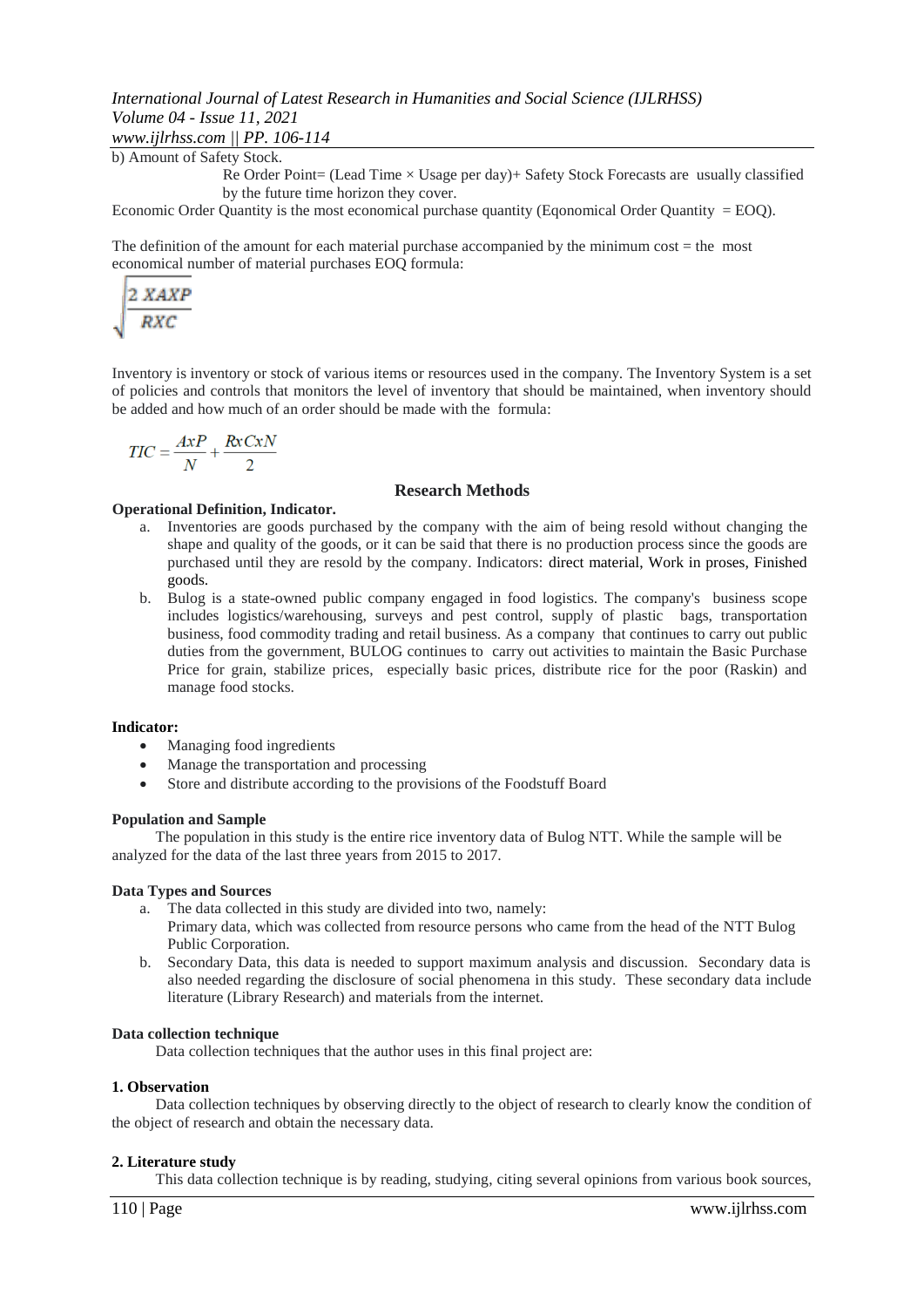the internet and from other sources that are used as theoretical material.

#### **3. Dokumentation study**

This data collection technique is by collecting the necessary data at the time of the research. Starting from what is written about company data.

#### **Data analysis technique**

The calculations will use formulas that have to do with the problems studied, namely: 1. Descriptive method

Descriptive method is a method that aims to describe the nature of a situation or symptoms that are happening at the time the research is conducted and examine the causes of a particular symptom (Soehartono, 2000). This method is used to answer the research objectives

#### **2. Quantitative method**

Quantitative method is the method used if the conclusions used can be proven by numbers, this method is used to answer the research objectives. In the calculations that are then carried out will use formulas that have to do with the problem under study, namely:

## **a. Determining Economical Order Quantity (EOQ)**

Reksohadiprojo and Gitosudarmo (1999), economic order quantity (EOQ) is the most economical volume or purchase amount to be carried out at each purchase. Determining the economical order quantity can be determined by the following formula:

$$
EOQ = \frac{2 \, X \, A \, X \, P}{R \, X \, C}
$$

#### **b. Determining the Amount of Safety Stock**

The definition of safety stock according to Freddy Rangkuty (2004) is additional inventory held to protect or maintain the possibility of material shortages (Stock Out). In determining the minimum stock, Perum BULOG has a safety stock provision that must be available equal to three distributions per month. Safety stock  $(S) = 3 \times$  distribution of rice every month

### **c. Determining the Maximum Inventory Amount**

According to Assauri (1999), the maximum inventory or Maximum Inventory can be determined by adding up the safety stock (S) with the Economical Order Quantity (EOQ). Maximum Inventory  $(MI) = S + EOQ$ 

#### **d. Determining the Total Inventory Cost of Rice**

The total cost of inventory can be calculated using the following formula:

$$
TIC = \frac{AxP}{N} + \frac{RxCxN}{2}
$$

#### **Research Results and Discussion**

Rice Inventory Analysis at Perum Bulog Divre NTT

## **a. Determining Economical Order Quantity (EOQ)**

To analyze the number of economical rice orders for each order that should be made by Perum BULOG Divre NTT, it is necessary to know the assumptions to limit the problem to be solved so that conclusions can be drawn that are close to the truth. Data from Perum Bulog Divre NTT in 2015 to 2017 as follows:

1. Rice needs for 3 years are 343,051,972,00 tons (A)

- 2. The price of rice per ton is IDR 32,178,000 (R)
- 3. The ordering cost is IDR 5,148,480 (P)
- 4. Carrying Cost of 0.14% (C)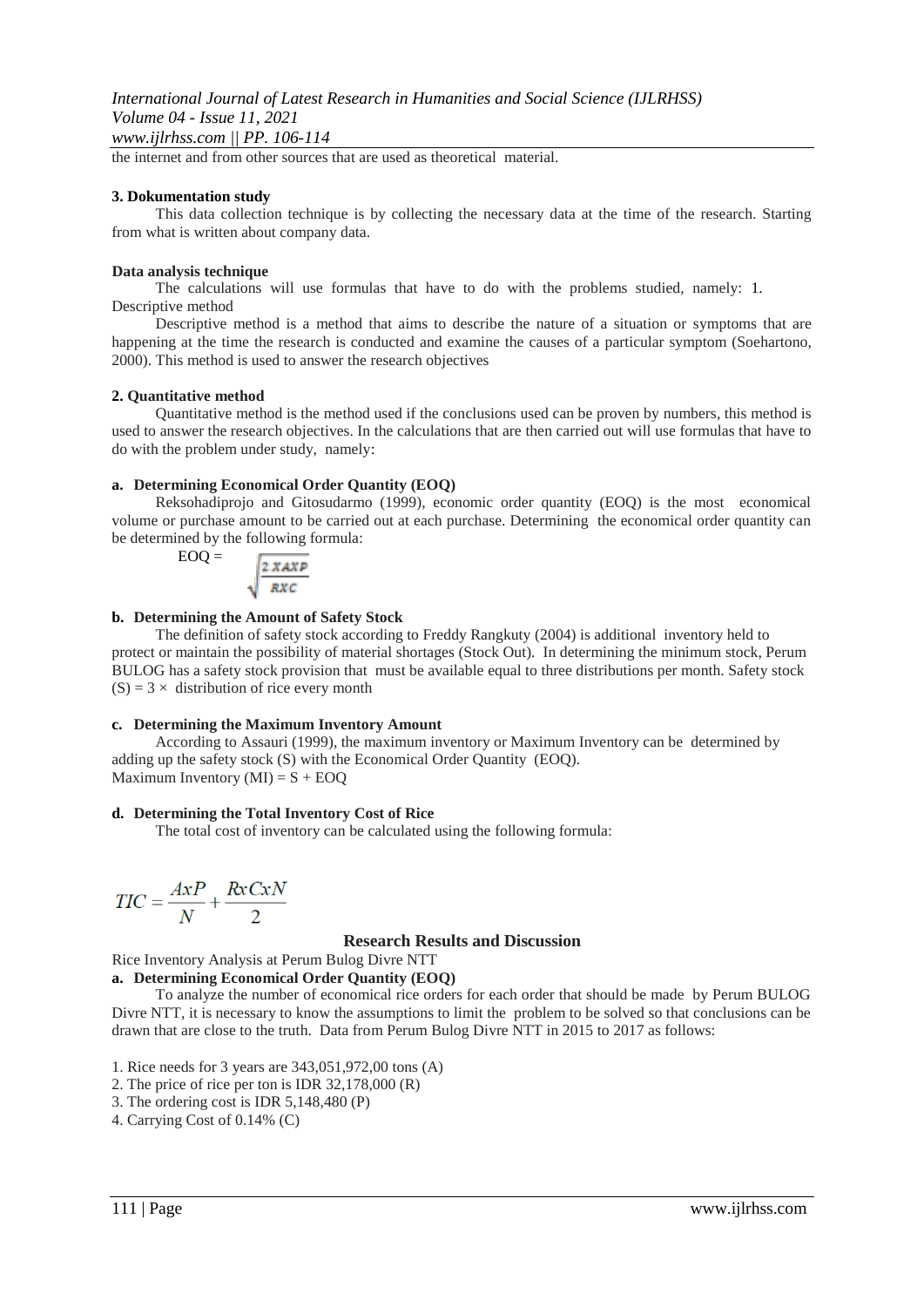*www.ijlrhss.com || PP. 106-114*

Based on the data above, the number of orders for economical rice can be calculated as follows:  $2x + x =$ 

$$
EOQ = \frac{\sqrt{\frac{2 \times 343.051.972,00 \times 5.148.480}{82.178.000 \times 5.148.480}}}{52.178.000 \times 0.14}
$$

EOQ =78,558 ton

$$
=\frac{343,051972,00}{78,558}
$$

b. Frequency of orders for 3 years

 $= 436$  kali

Perum BULOG Divre NTT in 2015/2016/2017 realized the procurement of rice amounting to 344.531,299.28 tons obtained from domestic procurement, imports and transfer of rice from one Divre to another Divre or so-called move nas with an order frequency of 419 times with the average each time an order is 822.27 tons.

Based on the above calculation, the number of economical orders that should be made by Perum BULOG Divre NTT is 78,558 tons for one order with an order frequency of 436 times.

## **Determining the Amount of Safety Stock (Safety Stock)**

Perum BULOG determines that the safety stock that must be owned is three months of regular distribution, assuming that in the event of crop failure, Perum BULOG still has a security stock or a minimum stock (Safety stock) so it is necessary to know the amount of distribution each month, namely :

disburseme nt per month 
$$
=
$$
  $\frac{\text{distributi on 3 years}}{36 \text{ month}} = \frac{343'051.972,00}{36} = 9.529.211 \text{ tons per month}$ 

Based on the above calculation, the safety stock can be calculated according to Perum BULOG, which is nine times the routine distribution every month as follows:

> $Safety Stock = 9x$  distributi on every month  $= 9x 9529.221 = 85.762,989$  tons

The average number of safety stock that should be owned by Perum BULOG Divre NTT is 85,762,989 tons so that it can meet the needs of consumers in NTT in the event of crop failure and delays in receiving the ordered rice

## **Maximum Inventory**

The maximum inventory is calculated by adding up the economical order (EOQ) with the minimum inventory/safety stock. Then the maximum amount of inventory (maximum inventory) can be calculated as follows:

$$
MI = EOQ + SS
$$
  
= 78,558 + 85.762.898 = 85.763.067tons

The maximum amount of rice supplies owned by Perum BULOG Divre NTT in 2015/2016/2017, amounted to 84,511,480 tons, while after the analysis, the maximum stock that is usually managed by Perum BULOG Divre NTT is 85,763,067 tons.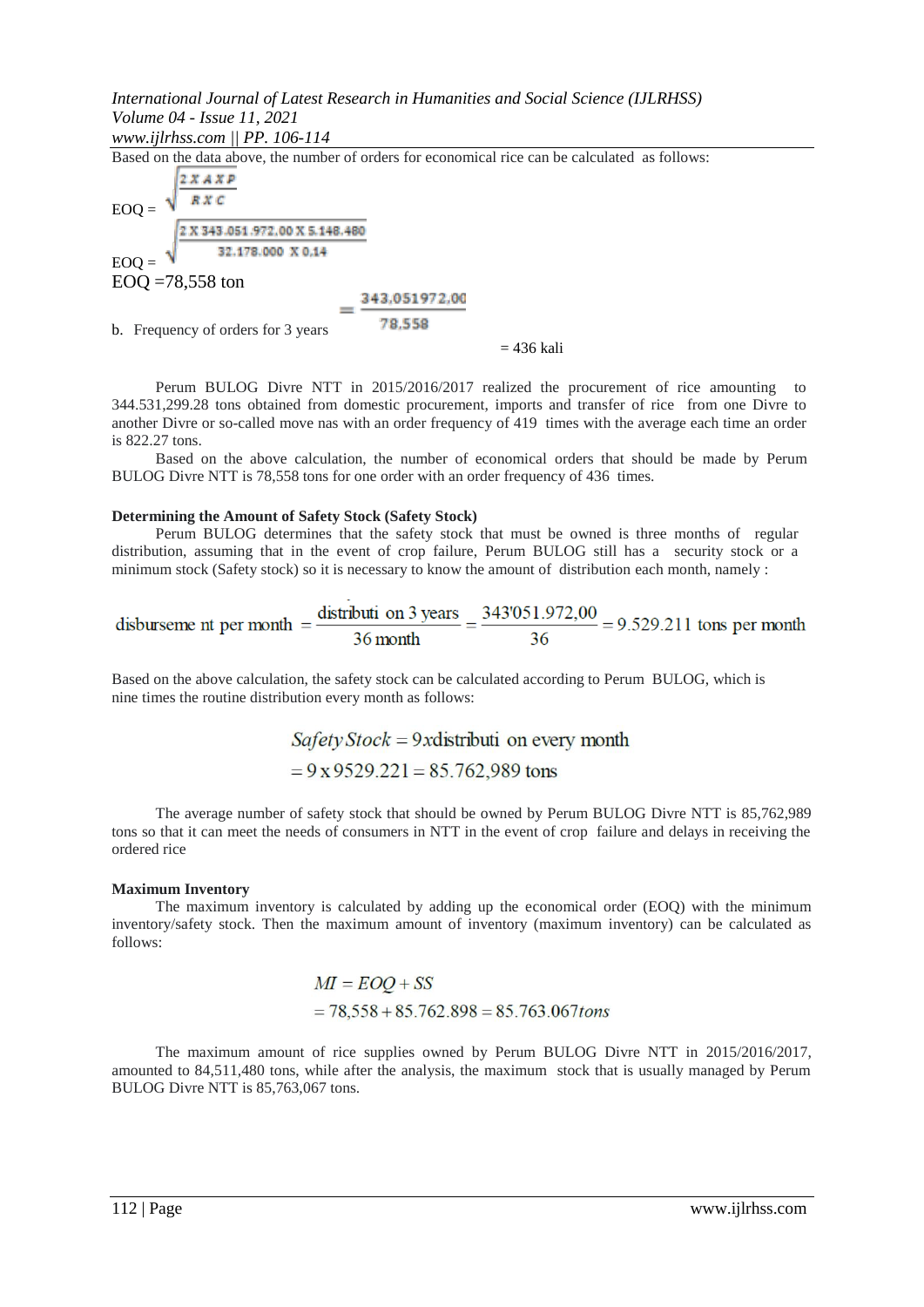*www.ijlrhss.com || PP. 106-114*

2.

**Determination of Reorder Point (Reorder Point)** 

The data needed to calculate the reorder point is as follows:

1. The lead time is 48 days, starting from the time of ordering until arriving at the warehouse

Estimated average daily needs =  $\frac{\text{Needs in 3 years}}{\text{Number of days in 3 years}}$ 

 $=\frac{343.051.972.00}{1.005}$  = 313.289,4tons peer day 1.095

Distributi on during waiting time(D) = 48 days x average distributi on per day  $3.$ 

 $= 48 X 313.289.4 = 15.037.89$  tons

So the reorder point can be calculated as follows :

 $ROP = safety stock + D$  $= 85.762,989 + 15.037,89 = 100.800,87$  tons

Based on the analysis data above, the optimal time equation is obtained, namely at the level of availability equal to 100,800.87 tons, while the data from Perum BULOG Divre NTT orders are not based on the level of inventory managed, but follow the pattern of rice production. This is because Perum BULOG Divre NTT prioritizes maintaining food stability.

## **Calculation of Total Inventory Cost**

In calculating the cost of rice supplies with optimal supervision, the following data are used:

- 1. Total demand for rice for 3 years is 343,051,972,00 tons (A)
- 2. .Economical purchase quantity (EOQ) of 78,558 tons (N)
- 3. The booking fee is IDR 5,148,480 (P)
- 4. Storage cost 0.14% (C)
- 5. The price of rice per tons is IDR 32,178,000 per ton (R)

Based on these data, the cost of inventory for one year can be calculated as follows:

$$
TIC = \frac{AxP}{N} + \frac{RxCxN}{2}
$$
  
=  $\frac{343.051.972,00x5.148.480}{78,558} + \frac{32.178,000x0,14x78,558}{2}$   
= 22.482.703.439 + 176.948.752,68  
= 22.659.652.191

The total cost of rice inventory based on optimal rice inventory control is 22,659,652,191 tons while the actual inventory costs incurred by Perum BULOG Divre NTT are 22,613,863,714 tons, it is known that the efficiency of rice inventory costs that can be carried out by Perum BULOG Divre NTT is 45,788. 477 tons

## **Conclusion**

Based on the evaluation of the optimal Rice Inventory Monitoring Analysis at Perum Bulog Divre NTT, it was concluded as follows:

1. The flow of rice procurement is carried out, namely the Head Office of Perum Bulog will ask the Divre to